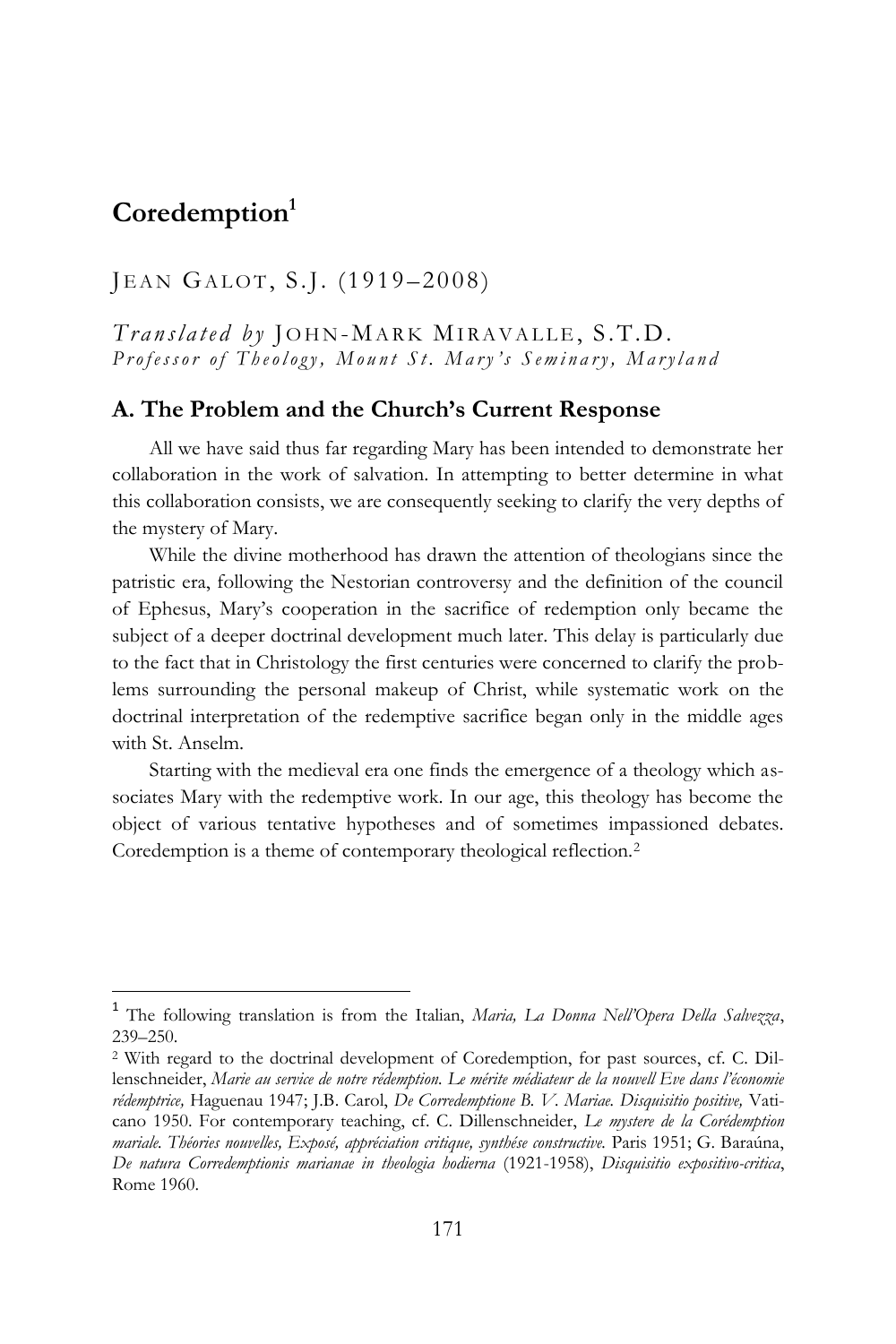#### **1. The term "Coredemption" and its significance**

## *a. – The title of Coredemptrix*

 $\overline{a}$ 

The doctrine of Mary's cooperation in redemption presents above all else a difficulty of vocabulary. The title of Coredemptrix has prompted opposition. In the seventeenth century it was rejected by A. Widenfeld, who made the Virgin say, "Do not call me Salvatrix or Corredemptrix," and depicted her as being anxious to "take away nothing from God." <sup>3</sup> In the nineteenth century it was discarded by Scheeben,<sup>4</sup> and there are still at present those who refuse to employ it. The accusation is that the title implies an equality between Mary and the Redeemer.

The term was coined recently enough.<sup>5</sup> One finds the first instance of it in a hymn of the fifteenth century,<sup>6</sup> where it is explicated with the words, "having suffered with the Redeemer"; later on one finds it in Alain de Varenes (1515), <sup>7</sup> and more importantly in Salmeron (+1585), a theologian at the Council of Trent.<sup>8</sup> It is not used with much frequency in the successive centuries,<sup>9</sup> but in our century, despite the criticisms already referenced, it has become more common.

It also appears in certain acts of the pontifical magisterium. Under the pontificate of Pius X, one finds it in degrees of the Congregation of Rites and of the Holy

<sup>3</sup> "Cave ne quidquam Deo detraxweris ut me honores sicut collyridiani… Ne me vocaberis salvatricem et corredemptricem" (*Monita alutaria B.V. Mariae ad cultores suos indiscretos*, Gand 1673, 8-9).

<sup>4</sup> Scheeben maintained that, without supplementary clarification, the term was ambiguous and potentially scandalous, suggesting a peer relationship between Mary and Christ, instead of a relationship of dependence; such was his reasoning for endorsing Monsignor Rudiger, bishop of Linz (1853-1884) when the latter forbade his clergy to use the term: *Handbuch der katholischen Dogmatik,* V, *Erlosungslehre,* n. 1776, ed. C. Feckes, Fribourg in Brisgovia 1954, VI, 2, 463-4.

<sup>5</sup> On the origin and history of the title, cf. R. Laurentin, *Le titre de Coredemptrice, Etude historique,* Rome-Paris 1951, or in *Mar* 13 (1951) 395-452.

<sup>6</sup> The anonymous hymn *Planctus orationis cujusdam pauperis ad B. Virginem Filium de cruce depositum quasi in sinu tenentem* (Orat. Ms. S. Petri Salisburgensis, fifteenth century, Codex Petrin. a, III, 20 and *Orat. Ms. S. Petri,* fourteenth and fifteenth centuries, Codx Petrin. a, I, 20), stanza 20: "Pia, dulcis et benigna, nullo prorsus luctu digna, si fletum hinc eligeres ut compassa redemptory, captivato transgressori Tu corredemptrix fieres." Stanza 21 reads: "Tibi meae redemptrici"; thus the hymn signals the transition from "redemptrix" to "corredemptrix" (cf. Serapio de Iraqui, *La mediacion de la Virgen en la himnografia Latina de la Edad Media*, Buenos Aires 1939, 173; Carol, *De Corredemptione,* 177; Laurentin, *Le titre de Coredemptice,* 39).

<sup>7</sup> Untitled Work, contained in *In supersanctam Dei Genitricem Mariam panegyrici,* reproduced in P. Alva Y Astorga, *Bibliotheca Virginalis Mariae,* Madrid 1648, III, 525.

<sup>8</sup> *Commentarii in Evangelicam historiam et in Act. Ap.,* Cologne 1602, t. III, tr. 5, 38a; t. X, tr. 41, 339b; t. XI, tr. 38, 313a.

<sup>9</sup> Laurenten lists 27 authors who employ the term in the seventeenth century and 24 who use it in the eighteenth (*op. cit.,* 19).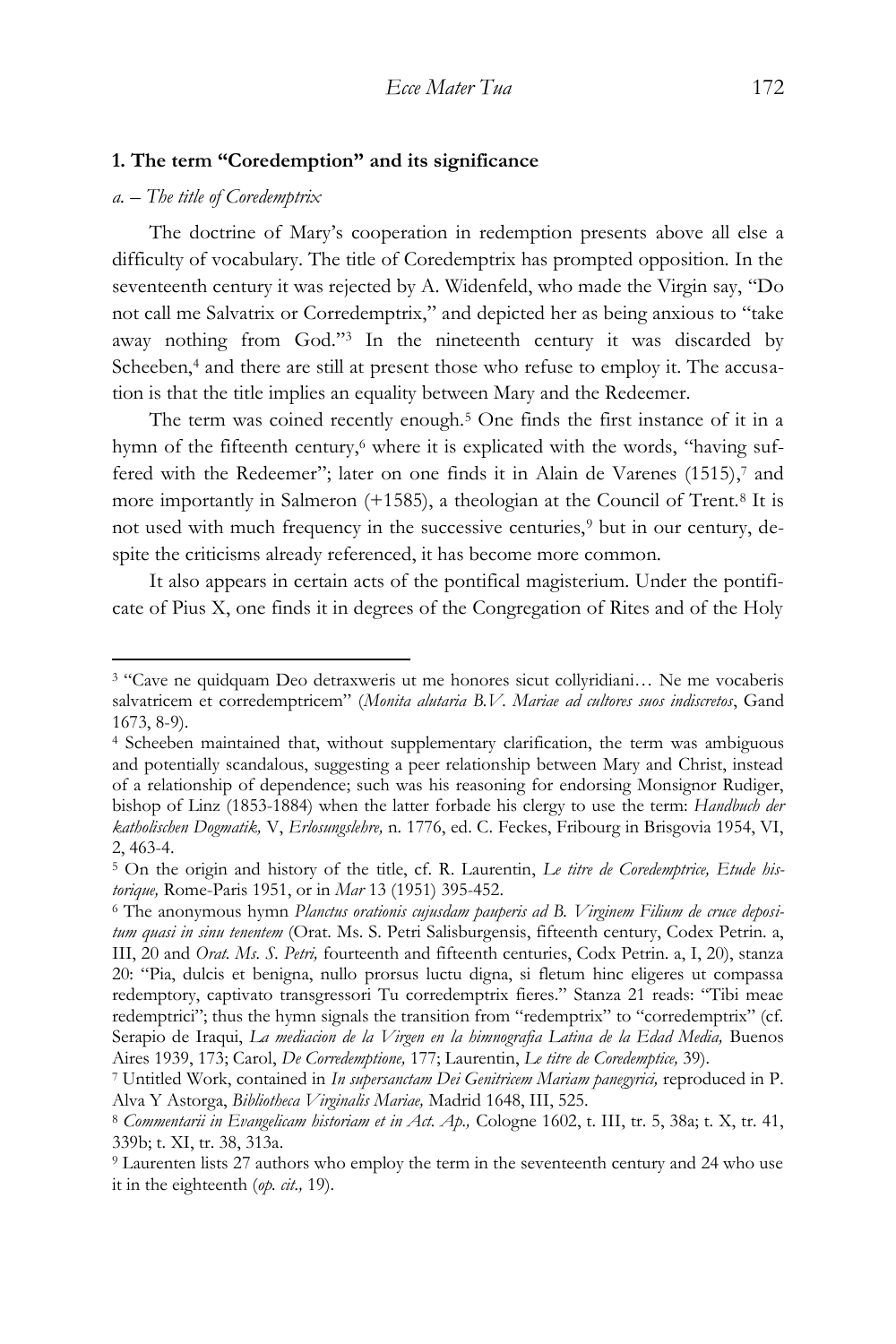Office.<sup>10</sup> Pius XI reemploys in two discourses and in a radiobroadcast allocution for the close of the holy year of the Redemption in Lourdes.<sup>11</sup> It would be an overestimation of the weight of these declarations, which are of secondary importance, to conclude that they involve an official sanction of the title Coredemptrix; but at least this use, albeit occasional, shows that the term is legitimate and is beginning to establish itself.

To better justify the legitimacy of this use, it must be observed that the word Coredemption and Coredemptrix have made their entrance in the wake of a doctrinal development which has expressed its meaning with precision, a development in which the attention is fixed on Mary's cooperation with the redeemer. As has been well documented by Laurentin,<sup>12</sup> the term "Coredemptrix" was the substitute for the term "Redemptrix," which evoked the global role Mary fulfilled in the work of salvation as the Mother of the Redeemer. For as long as Mary has been seen as she who, through her maternity, gave the Savior to the world, there has been a title applied to her which causes us to recognize her as being, through of her maternal status, the origin of Redemption. When the advances of the theology of the Redemption facilitated the realization that Mary not only brought the Savior into the world, but was united to his sacrifice for the salvation of humanity, a new term was needed to designate this collaboration. The word Coredemptrix responds to this change in perspective. Since it supplants the title "Redemptrix," it is not intended to exalt Mary as much as possible; on the contrary, it underscores that Mary has only a cooperative role. The phasing out of the title "Redemptrix" emphasizes that only Christ, strictly speaking, merits the title of Redeemer. Mary is simply the one who has suffered with the Redeemer, and in this way cooperates in his work.

Given that in its historical origin the term Coredemptrix tends to signify Mary's cooperation in the work of redemption proper, as distinct from her cooperation in the mystery of the Incarnation, it seems suitable, in itself, for expressing the idea it was intended to express. It enjoys the advantage of brevity and dispenses with the need for more complex expressions, like "Associate of the Redeemer" or "Cooperatrix in Redemption." 13

It cannot be maintained that the title of Coredemptrix implies or suggests an equality between Mary and the Savior. This would be the case for the previously

<sup>10</sup> Congregation of Rites, decree of May 13, 1908, on the feast of the Seven Sorrows, *ASS* 41 (1908) 409; Holy Office, decree on indulgences, March 27, 1913 and January 22, 1914, *ASS*  5 (1913) 364 c 6 (1914) 108.

<sup>11</sup> *Osservatore Romano,* December 1, 1933; March 25, 1934; April 29/30, 1935.

<sup>12</sup> *Il titolo di Corredentrice,* especially 16.

<sup>13</sup> Expressions proposed by P. Congar as alternatives to *Coredemptrix* (*Bulletin de Théologie, RSPT* 27 (1938) 648 n. 1).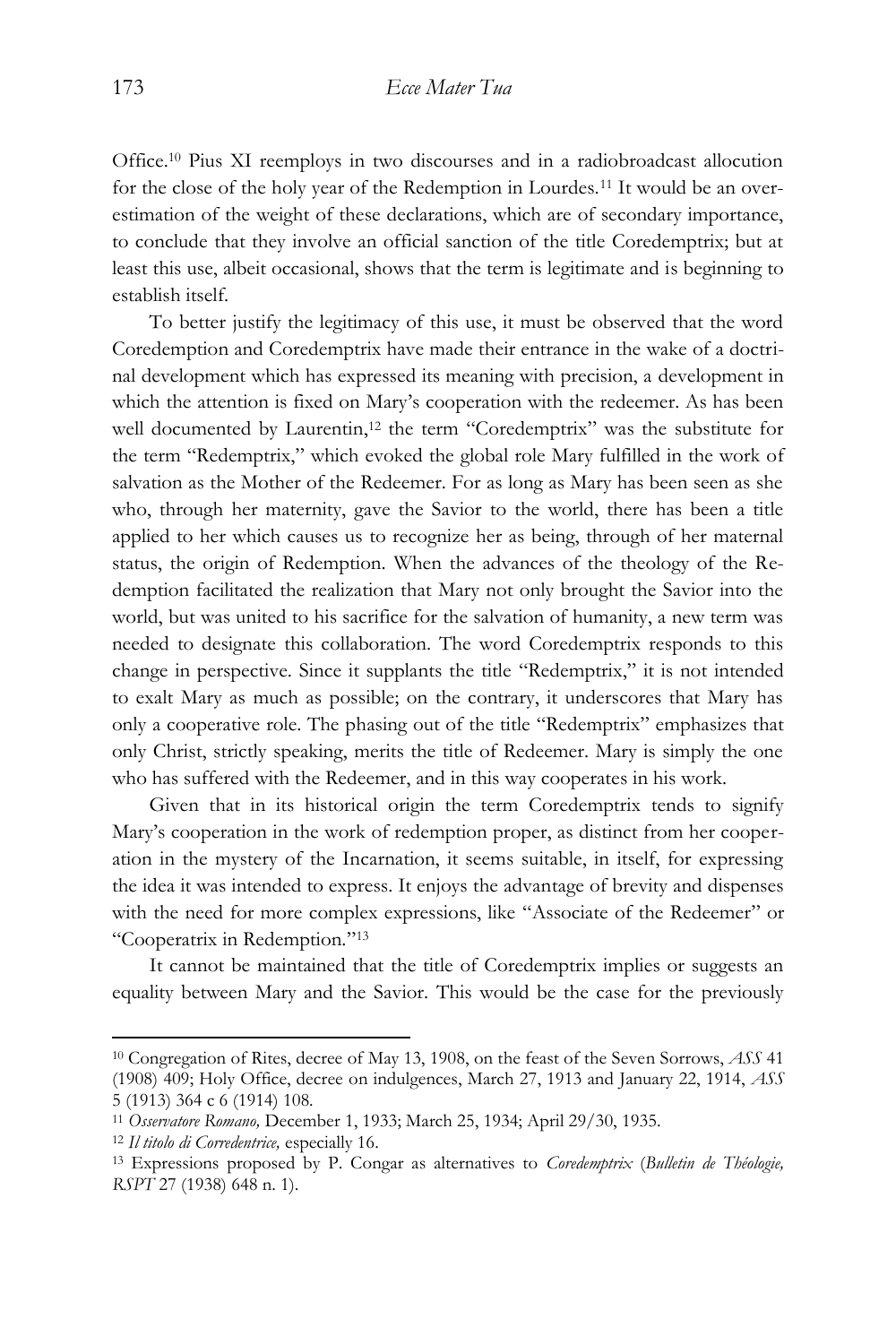used but now abandoned title of Redemptrix, as we have seen. Coredemptrix signals the difference between Mary and her Son: Christ is not coredeemer, but Redeemer. Coredemption implies a collaboration, a secondary contribution to a work in which the Savior is the principle craftsman and, in a certain sense, also the unique craftsman, since he alone bears the title of Redeemer.

Moreover, the title of Coredemptrix allows one to better perceive the similarity between the role of Mary and that of Christians in the work of salvation. Coredemption is on display in Mary in an exceptional, privileged manner, but the fundamental fact contained within it – cooperation in the redemptive sacrifice of Christ – characterizes every Christian life. All men are called to become "coredeemers." The greatness and the nobility of Mary's mission helps us discern the greatness and nobility of the Church's mission and the Christian's mission. It must be affirmed that the Church is wholly and entirely a coredemptrix, as she follows the path of the Coredemption of Jesus's Mother.<sup>14</sup>

In a certain way, the term Coredemptrix can, after all, claim a biblical basis. In effect, in order to define the status of the Christian, St. Paul devised certain words with an analogous structure: with baptism, we are "co-buried" with Christ (Rom 6:4); by faith we are already "co-risen" with him (Col 2:13; 3:1; Eph 2:6). It is true that this communion of destiny with Christ acknowledges a state brought about in us by God, rather than by any action on our part; thus the co-resurrection is accomplished by the Father, as was, after all, Jesus's own resurrection. But Paul also affirms our communion in the activity of Christ and in God's activity in light of the salvation of humanity. He does not hesitate to declare, in reference to his own apostolic activity, "We are coworkers with God" (1 Cor 3:9).

In itself, the expression is audacious. Paul had a profound awareness of the infinite distance that separates God from man, and nonetheless he affirms a true cooperation of the apostle with God. Add to this the principle that every Christian is called to an apostolic mission, and we are bound to recognize that every Christian must cooperate with God in the work of redemption. The word "coredeemer" is no more daring than "coworkers with God"; it is more or less equivalent.

It is from within this outlook that the qualifier Coredemptrix is applied to Mary. While specifying that in her the title has a unique and superior worth, it is further attributed to the Church and to Christians, keeping before one's eyes the vision of a coredemptive Church and Christians totally committed to the task of coredemption.

<sup>14</sup> Mons. Journet speaks of the "collective, coredemptive compassion of the whole Church" concentrated in Mary's heart on Calvary (*L'Eglise du Verbe incarné*, II, *Sa structure interne et son unité catholique,* Paris, 1951, 444).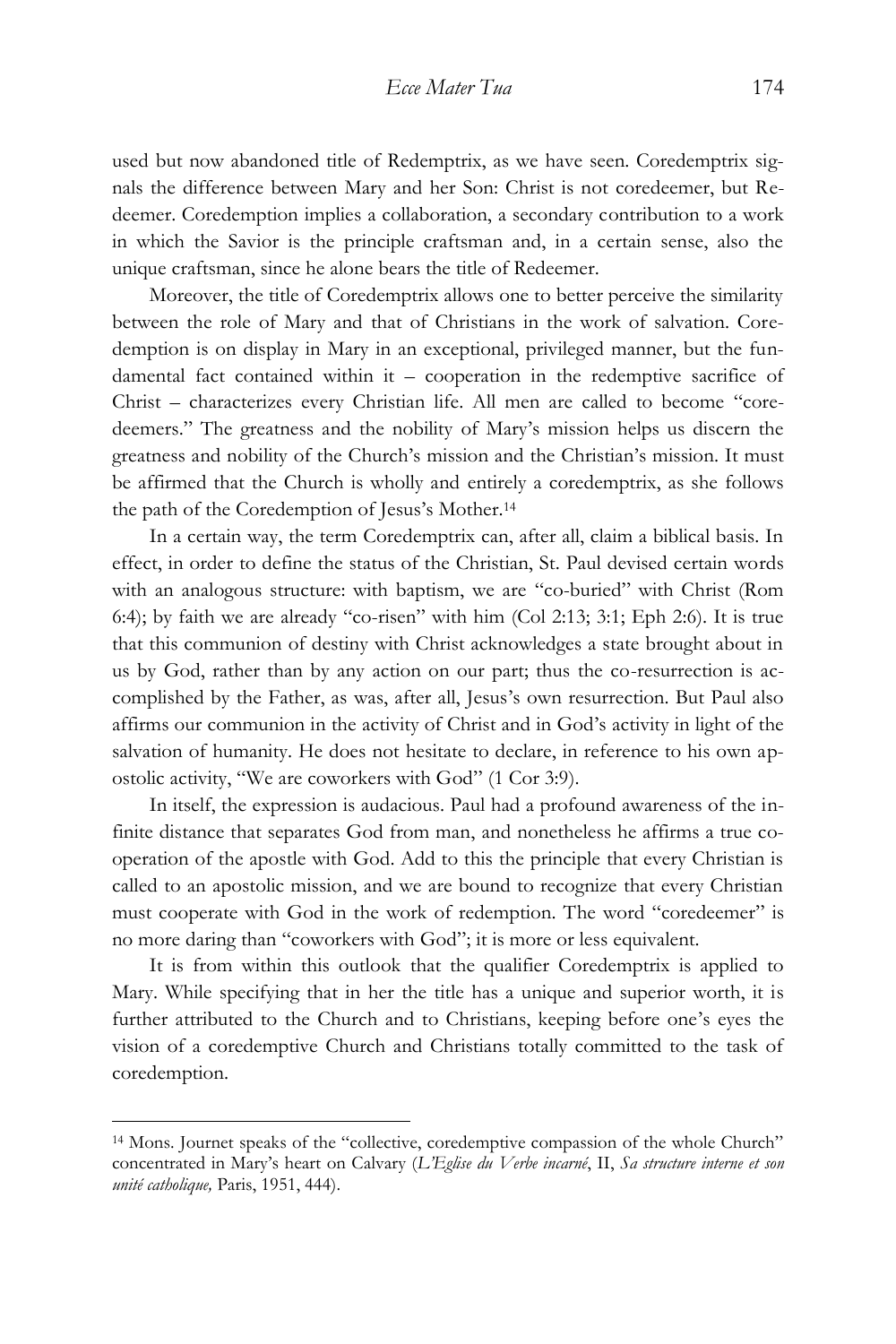## *b. – The unique character of coredemption in Mary*

In order to understand the unique character of coredemption in Mary, it is necessary to note the theologically established distinction between objective redemption and subjective redemption.<sup>15</sup>

Objective redemption designates the global acquisition of salvation for humanity; it is consummated with Christ's death and glorification. Subjective redemption concerns the application of redemption to individual subjects; it continues at present with the development of the Church and her sanctity, with the reception of redemptive graces in every human existence, and with the sacramental life. This application comes about with the free consent of persons, and is realizable insofar as each person's dispositions are found favorable.

When one speaks of the coredemption of Christians, one is dealing with cooperation in subjective redemption: Christians are called to assist in the diffusion of the life of grace in themselves and in others, with the strength of their personal holiness and their apostolic mission. This form of cooperation occurred in Mary's case; she accepted the grace with the subjective dispositions that allowed her complete development; furthermore, through her relationships and her witness she encouraged in others a docile conduct towards the divine will. She acted with goodness towards a number of persons who found themselves in her path.

But what is singular in Mary is that in her coredemption implies a cooperation in objective redemption. While within the realm of subjective redemption Mary's earthly life had only a limited effect on a limited number of persons, this same life, in virtue of her cooperation in objective redemption, has exercised an influence on the whole of humanity. Indeed, Mary collaborated with Christ in the general work of redemption and in the acquisition of salvation for all men, of all times and all places. The scope of coredemption in Jesus's Mother is therefore incomparable to that of the coredemption of Christians. It coincides with the whole extension of Christ's redemptive work.

Mary's cooperation in objective redemption is not subject to doubt, since the divine maternity expresses a fundamental aspect of this cooperation: bringing the Redeemer into the world, Mary contributed in an essential way to the global work of salvation. Nevertheless the problem concerns the nature of this cooperation.

<sup>15</sup> This distinction, proposed by Scheeben with respect to Christ's expiatory merit (*Katholische Dogmatik,* V, 2, 1330, ed. Feckes, 198a), takes on its full significance in the debate over Coredemption. It was emphasized by H. Lennerz (*De Beata Virgine,* Rome 1935, n. 219, 163), and frequently plays a role in mariological thought.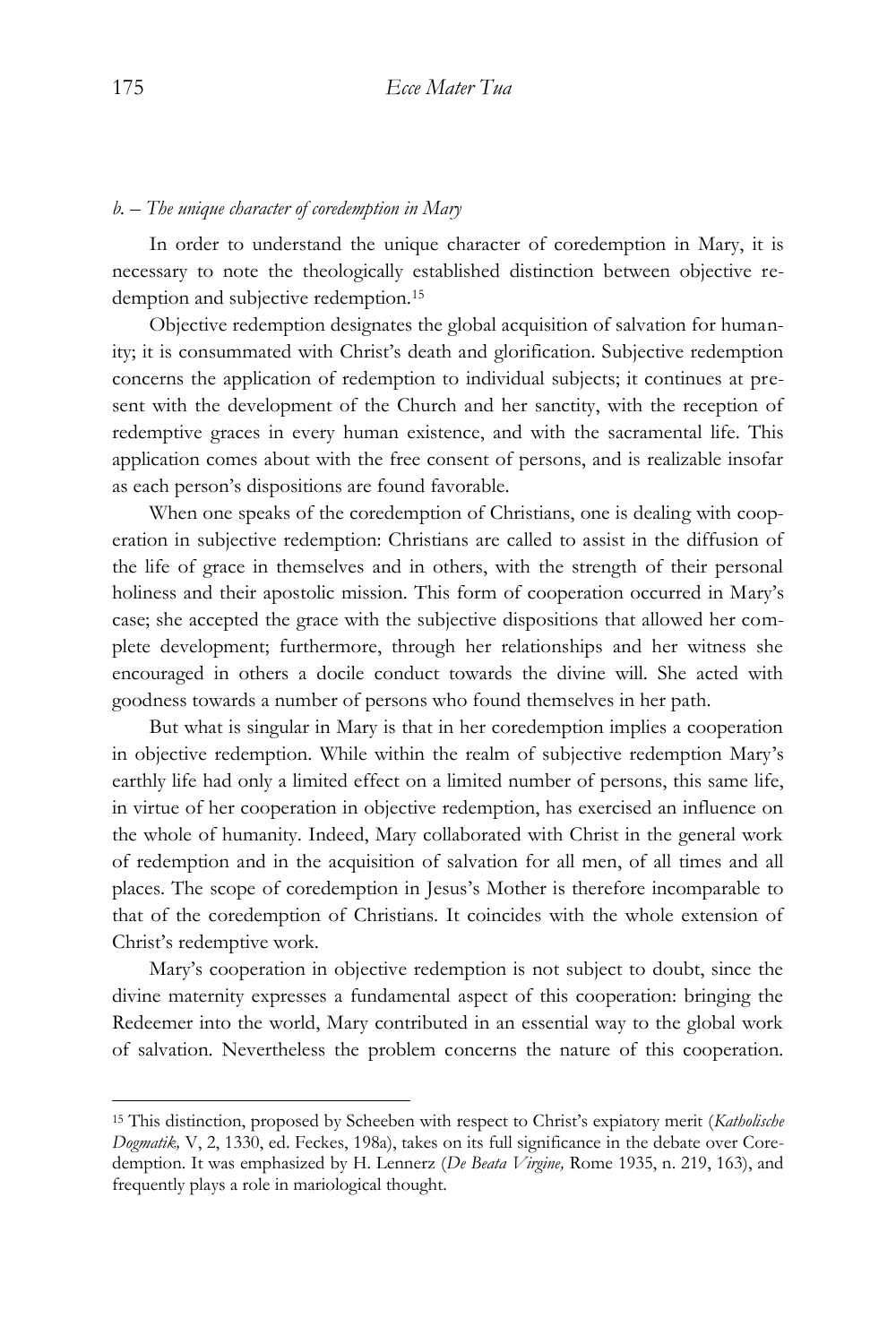Theology distinguishes between mediate and immediate cooperation. Mediate, or indirect, cooperation, consists simply in the divine maternity, and in the act of giving, through this maternity, a Savior to humanity. If this cooperation had expressed the whole of Mary's coredemption, her role would have been similar to that of the mothers of numerous great men in history; Caesar's mother, for example, or Alexander's, gave important men to humanity, but were not particularly associated with their sons and were not destined to cooperate with them. These women had no direct part in the greatness of the work achieved.

We must ask whether Mary's cooperation does not go beyond this. Immediate, or direct, cooperation in objective redemption concerns the redemptive work itself; here we are not dealing merely with giving a Savior, but with cooperating with him in humanity's salvation. This cooperation implies that Mary supplied her personal cooperation to the redemptive sacrifice in view of the acquisition of all the graces of salvation. It requires not only that Mary shared in the sufferings of the Redeemer, nor that her compassion had meritorious worth, but that unlike other men and women, she also contributed with this compassion to meriting the liberation and sanctification of all humanity.

In Mary coredemption takes on its full significance and its full worth once it admitted as immediate cooperation by meritorious association in the redemptive sacrifice.

#### **2. Mary's coredemption in the current thought of the Church**

The discussions which arose among theologians, especially before Vatican II, regarding the nature of Mary's cooperation in redemption showed that the Church is inclined to take the importance of this cooperation ever more seriously, but that an effort of theological reflection was particularly necessary in order to determine more exactly in what marian coredemption consists. Vatican II consolidated, to an appreciable extent, the fruit of this research, even though it did not wish to pronounce upon controversial points.

We will first consider the voice of the pre-council magisterium, and then the teaching proposed by the council itself.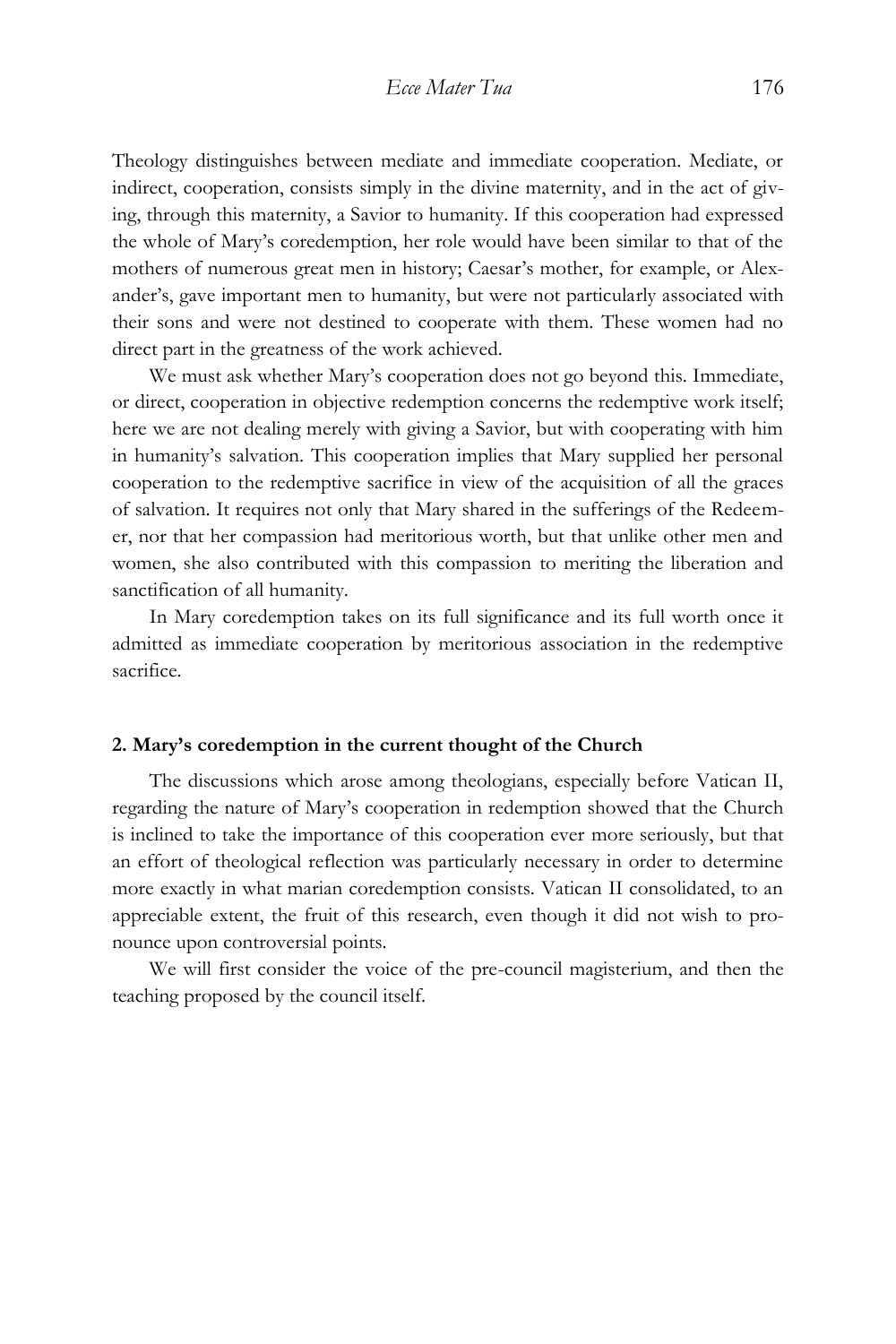## *a. – Teaching of the pontifical encyclicals*

Since Leo XIII a great number of pontifical documents have expressed the doctrine of Coredemption, but without presuming to impose it as a doctrine to be followed by theologians or the faithful.<sup>16</sup>

In many encyclicals on the rosary, Leo XIII affirms Mary's active involvement in the mysteries of redemption, her association in the sacrifice with the oblation of her son, and her participation in redemptive merit.<sup>17</sup> In these doctrinal developments one finds the starting point for marian piety; we have already observed the existing link between cult and doctrine, which shows how marian theology seeks to express the sense of the Christian people's attitude toward Mary.

Pius X declared that Mary had merited, through her compassion, to be "reparatrix of the fallen world."<sup>18</sup>

According to Benedict XV, Mary was present at the death of Christ in virtue of the divine design; she offered up her son in such a manner that it can be said that she, with Christ, ransomed the human race.<sup>19</sup>

According to Pius XI, Mary is the reparatrix of humanity together with Christ; from her compassion is derived her role as distributrix of the fruits of redemption.<sup>20</sup>

In the encyclical on the mystical Body, Pius XII declares that Mary, united to her Son, offered him up to the eternal Father as a new Eve, for all the sons of Adam, in such a manner that she became mother of all Christ's members.<sup>21</sup> In this

<sup>16</sup> J.B. Carol, *De Corredemptione,* 509-539. This author cites firstly Pius IX, who in the bull *Ineffabilis* calls Mary "parentum Reparatricem, posterorum vivificatricem" (511). Cf. also J. Bittremieux, *Adnotationes circa doctrinam B. Marie Virginis Corredemptricis in documentis Romanum Pontificum, ETL* 16 (1939) 745-788.

<sup>17</sup> *ASS* 27 (1894-1895) 178; 28 (1895-1896) 130-131; 34 (1901-1902) 130-131.

<sup>18</sup> *Ad diem illum, ASS* 36 (1903-1904) 453-454; DS 3370.

<sup>19</sup> *Inter Sodalicia*, *AAS* 10 (1918) 181-182: "Beatam Mariam Virginem, quae a vita Iesu Christi publica veluti abesse visa est, si Ipsi mortem oppetenti et cruci affixo adfuit, non sine divino consilio aduisse, ut cum Filio patiente et moriente passa est et pene commortua, sic maternal in Filium iura pro hominum salute abdicavit placandaeque Dei iustitiae, quantum ad se pertinebat, Filium immolavit, ut didi merito queat ipsam cum Christo humanum genus redemisse."

<sup>20</sup> *Osservator Romano*, 20-30 April 1935: "O Mater pietatis et misericordiae, quae dulcissimo Filio tuo humani generis Redemptionem in ara crucis consummanti copatiens et Corredemptrix adstitisti…, conserva in nobis, quaesumus, atque adauge in dies pretiosos Redemptionis et tuae compassionis fructus." To the restrictive interpretation given to this passage by W. Goossens, Carol (*De corredemptione*, 528-530) rightly responds that these words can be understood only in terms of immediate cooperation in objective redemption.

<sup>21</sup> *Mystici Corporis, AAS* 35 (1943) 247-248.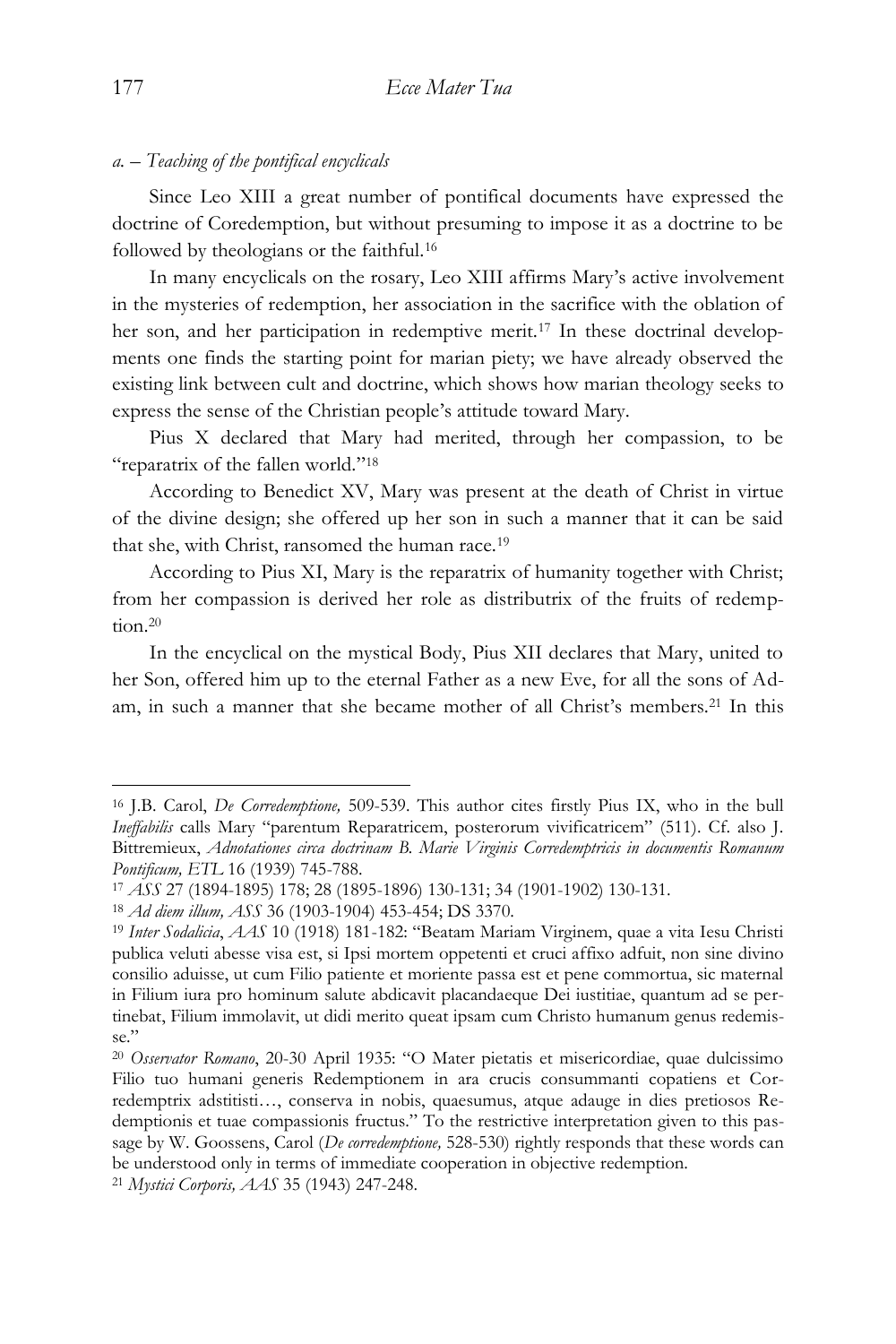passage one is bound to recognize the explicit intention of referring to cooperation in objective redemption.<sup>22</sup>

Also in the encyclical on the Queen of heaven (1954), Mary is called the associate, in the acquisition of salvation, of Jesus Christ, principle of that salvation.<sup>23</sup>

These pontifical documents therefore articulate what the theologians call Mary's immediate cooperation in objective redemption. They do not make use of that expression, but they affirm that truth in equivalent terms and often very strongly. Mary offers her son, offers him up to the Father; she is the restoratrix or reparatrix of humanity; she has ransomed the human race with Christ, she participated in redemptive merit, she was associated with the acquisition of salvation.

#### *b. – The teaching of Vatican II*

 $\overline{a}$ 

It was not the will of the council to make any definition of faith in any field. As far as concerns marian doctrine, the constitution *Lumen gentium* explicitly affirmed the desire to not restrict the freedom given to theologians in debated questions: the council did not intend "to give a complete doctrine on Mary, nor does it wish to decide those questions which the work of theologians has not yet fully clarified. Those opinions therefore may be lawfully retained which are propounded in Catholic schools concerning her, who occupies a place in the Church which is the highest after Christ and also closest to us" (54).<sup>24</sup> Nonetheless, the council articulates a very clear doctrine of coredemption.

With respect to the Annunciation, it underscores the active cooperation of Mary: "Rightly, therefore, the Fathers see Mary not merely as passively engaged by God, but as freely cooperating in the work of man's salvation through faith and obedience" (56). Recall, as we have already pointed out, the interpretation of St. Irenaeus which contrasts Eve's disobedience and unbelief with the faith and obedience of Mary, and the influence of both on humanity's destiny. The council reproduces the principle articulated repeatedly by the Fathers: "death through Eve, life through Mary," <sup>25</sup> and also the title "Mother of the living." 26

<sup>22</sup> Cf. S. Tromp's commentary, *Periodica de re morali* 32 (1943) 401.

<sup>23</sup> *Ad caeli Reginam, AAS* 46 (1954) 633-634; DS 3914. Cf. J. Galot, *Reine de l'univers*, *NRT* 77 (1955) 492-498.

<sup>24</sup> Translator's note: all *Lumen gentium* English translations are taken from Austin Flannery English edition of the documents of Vatican II (Grand Rapids, Michigan: Eerdman's, 1992).

<sup>25</sup> Jerome, *Epist.* 22:21, PL 22, 408. Cf. Augustine, *Serm.* 51, 2:3 PL 38, 335; *Serm.* 232, 2 PL 38, 1108; Cyril of Jerusalem, *Catech.* 12:15, PG 33, 741 AB; John Chrysostom, *In Ps.* 44:7 PG

<sup>55, 193;</sup> John Damascene, *Hom. 2 in dorm. B.M.V.,* 3, PG 96, 728.

<sup>26</sup> Epiphanius, *Panarion Haer.* 78:18, PG 42, 728 CD – 729 AB.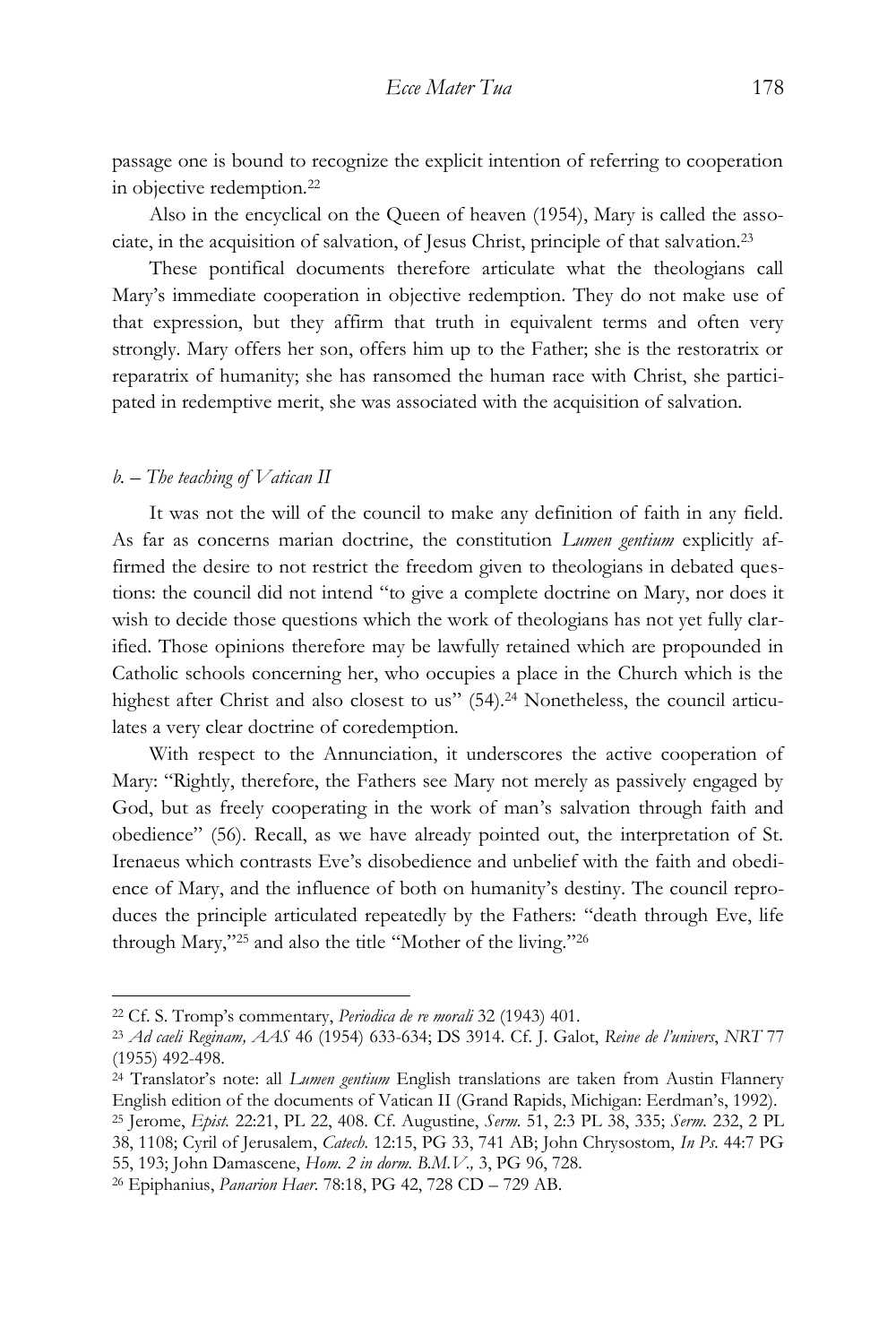In describing the consent Mary gives to the angel's message, the council manifests her task in the work of salvation: "Thus the daughter of Adam, Mary, consenting to the word of God, became the Mother of Jesus. Committing herself whole-heartedly and impeded by no sin to God's saving will, she devoted herself totally, as a handmaid of the Lord, to the person and work of her Son, under and with him, serving the mystery of redemption, by the grace of Almighty God" (56). The council speaks of a dedication not just to the person, but to the work of Christ; this signifies quite plainly not merely that Mary cooperated in salvation by her maternal dedication towards her Son, but that she dedicated herself also to his work.<sup>27</sup> In this work she served the divine designs, the mystery of redemption, through an association with Jesus that involves both subordination ("*sub ipso*," under him), and cooperation ("*cum ipso*," with him). With this the council discards the objection according to which cooperation in redemption would elevate Mary to a level of equality with Christ – that is, it would threaten the principle of the uniqueness of the Redeemer. Mary acted in dependence on the Redeemer.

After commenting on the Annunciation, the council shows the continuity of cooperation: "This union of the mother with the Son in the work of salvation is made manifest from the time of Christ's virginal conception up to his death" (57). Consequently, it does not suffice to recognize this union only in certain characteristic moments; the entire maternal life of Mary develops in the sense of cooperation, and the evangelical episodes are only the signs of a constant dispositions.

The council enumerates the different episodes of the hidden life: the visitation, the nativity, the presentation of the child to the temple, Jesus lost and found. Then, it underscores insistently the role revealed at Cana: "In the public life of Jesus Mary appears prominently; at the very beginning when at the marriage feast of Cana, moved with pity, she brought about by her intercession the beginning of the miracles of Jesus the Messiah (cf. Jn 2:1-11)" (58). The influence which Mary exercised on the accomplishment of the first miracle is clearly affirmed: it demonstrates a cooperation in which there is an element of initiative which produces an effect on the very activity of Jesus. This influence is significant: it makes a difference from the beginning, and it will continue throughout the course of the public life.

Recalling Jesus's preaching, the council sees in Mary an attitude of receptivity that consists in listening and in putting the divine word into practice, progressing in a pilgrimage of faith. But it adds that she "faithfully persevered in her union with her Son unto the cross, where she stood (cf. Jn 19:25), in keeping with the divine

<sup>27</sup> G. Baraúna has pointed out that the importance, recognized by the council, of the "fiat" at the Incarnation, is intended to correct a perspective that is too exclusively centered on the marian participation at Christ's passion and death (*La Trés Sainte Vierge au service de l'économie du salut, L'Eglise de Vatican II,* III, Paris 1966, 1233).